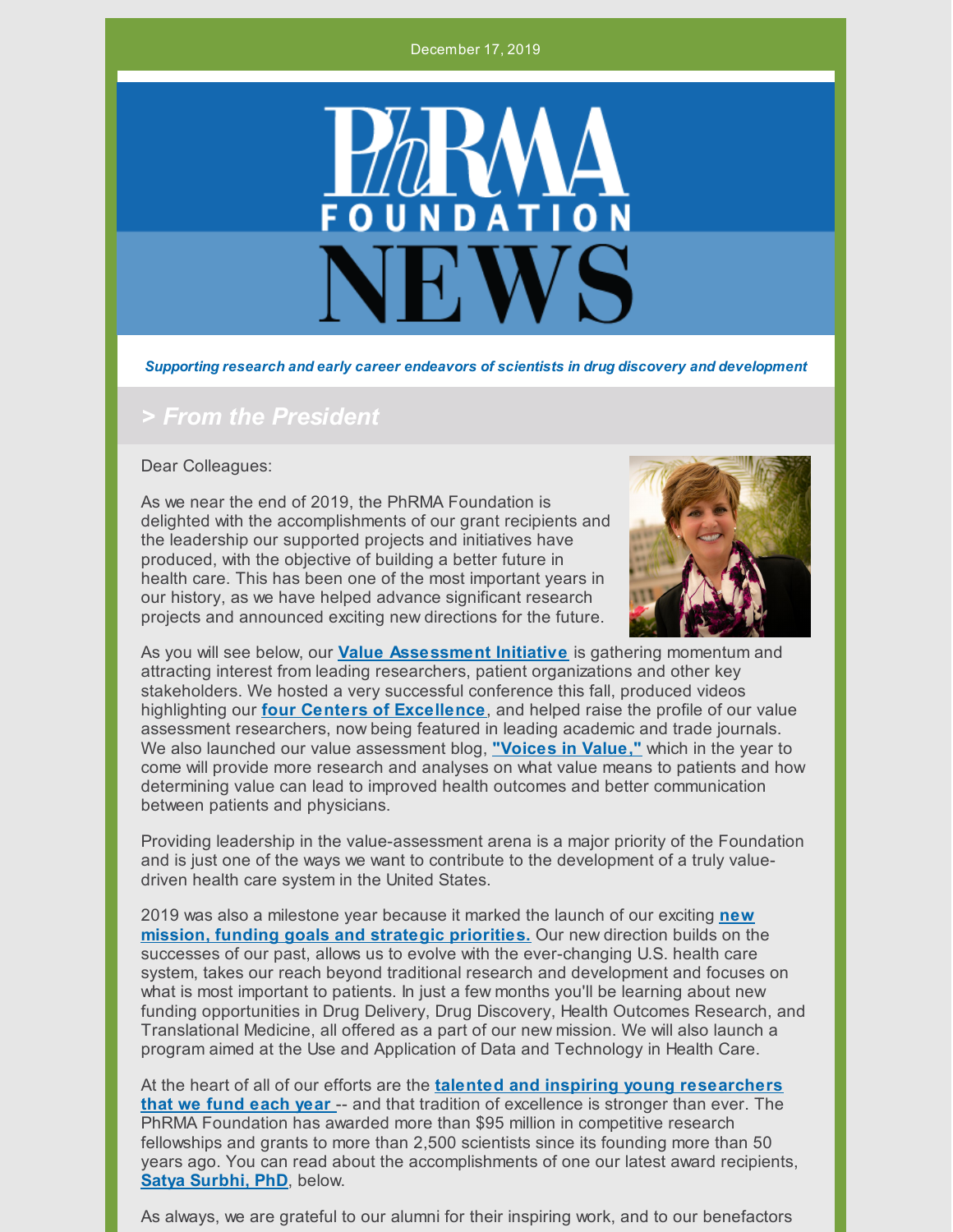for their financial support. Please consider a donation to the Foundation as a part of your year-end giving. Your contributions are appreciated as we embark on another year of supporting and promoting health care initiatives that benefit us all.

From all of us at the Foundation, have a joyous holiday season and a prosperous new year!

Sincerely, **Eileen Cannon** President PhRMA Foundation

# **Value Assessment**



### **Joint Value Assessment Conference Hosted by Foundation and National Health Council Focuses on Patient Voice**

New and innovative approaches to value assessment that aim to move beyond traditional metrics and better incorporate the patient voice were the focus of a conference jointly hosted by the **PhRMA Foundation** and the **National Health Council** on November 12 in Washington, DC. Titled "The Next Generation of Value [Assessment:](http://www.phrmafoundation.org/wp-content/uploads/2019/11/Final-Conference-Slides_Including-the-Patient-Voice.pdf) Including the Patient Voice," the conference brought together leading health economics researchers and patient advocates.

[Read](http://www.phrmafoundation.org/wp-content/uploads/2019/11/Conference-Day-of-Press-Release_VA-111219.pdf) More

## **Videos Highlight the Work of VA Centers of Excellence**

The work of the four national Foundation-funded Centers of Excellence in Value Assessment is showcased in new videos recently produced by the Foundation. Leaders from the Foundation and from each of the Centers articulate their work and goals in the videos.

#### Watch [Videos](http://www.phrmafoundation.org/videos-highlight-the-work-of-value-assessment-centers-of-excellence/)

#### **AJMC Highlights Recent Value Assessment Award Recipients**

The *American Journal of Managed Care* is publishing the work of the Foundation's 2019 Value Assessment Challenge Award recipients. The latest article, by **Charles Phelps, PhD**, explores multi-criteria decision-making in assessing health technology.



[Read](http://www.phrmafoundation.org/ajmc-publishes-foundation-challenge-award-recipients-proposals/) More

#### **Value Assessment Blog Launched**

The Foundation has launched "Voices in Value," a new blog that will feature updates on research, policies and initiatives that are impacting the assessment of value in the U.S. health care system.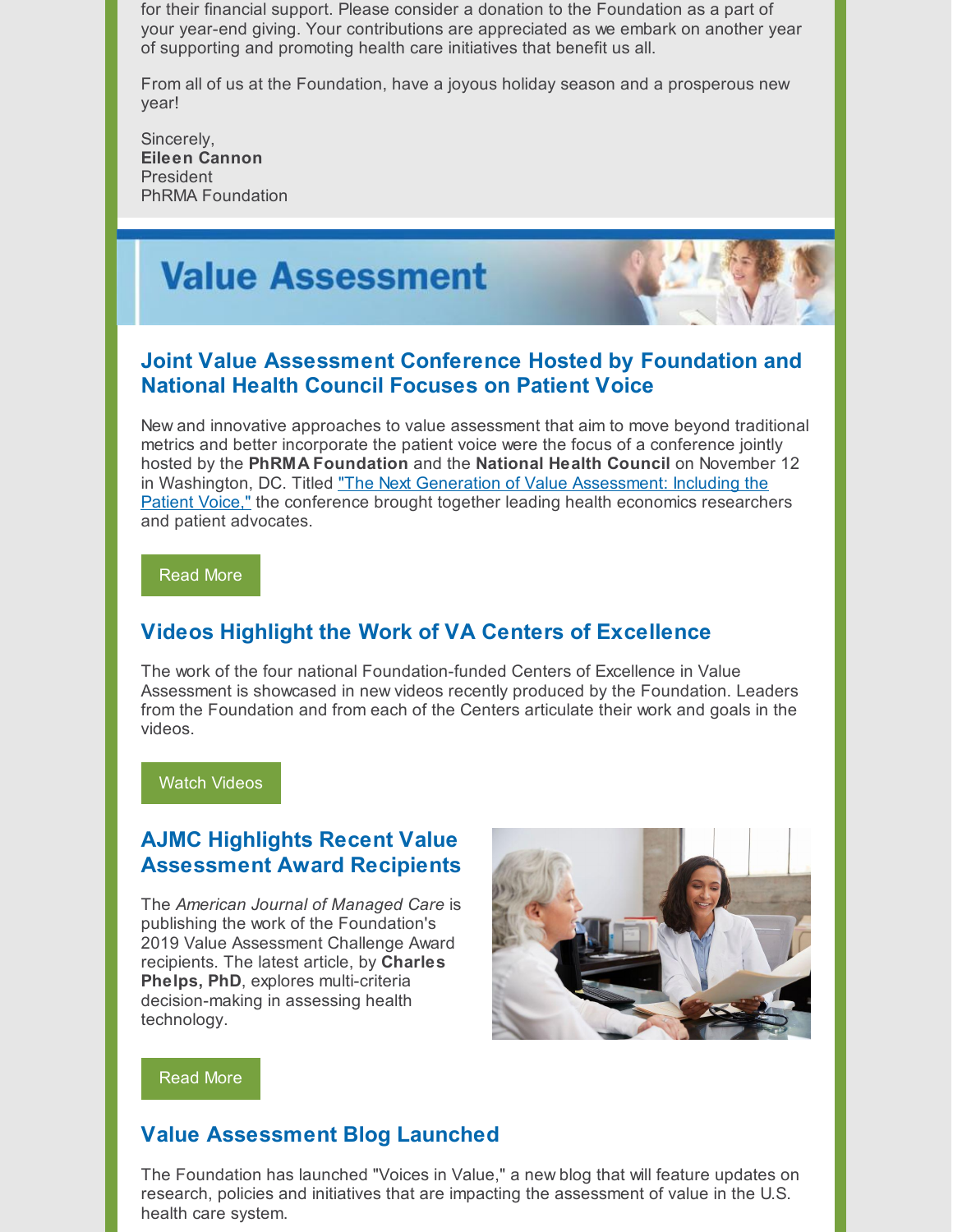

## *The Foundation Has Updated Its Mission and Core Programs!*

The Foundation has developed an exciting new mission, strategic goals and set of funding priorities, which will launch in the coming year. With a broader multidisciplinary scope across the drug development spectrum, the new mission places a strong emphasis on advancing the voice and the needs of patients. In 2020, the Foundation will roll out four new grant programs: **Drug Delivery, Drug Discovery**, **Health Outcomes Research**, and T**ranslational Medicine.** It will also launch a program aimed at the **Use and Application of Data and Technology in Health Care**. This new program is illustrative of the Foundation's greater focus on promoting

better use of advanced data and technology – known as Health IT – in research. You can read about our new mission in its entirety at our [website](http://www.phrmafoundation.org/the-mission-of-the-phrma-foundation/).



## *Applications for Foundation Awards Now Open; Deadline is February 3*

Applications for two PhRMA Foundation 2020 award programs are now available and the deadline for applying is February 3, 2020. The programs are **Health Outcomes Research** and **Translational Medicine**.

Learn More About [Awards](http://www.phrmafoundation.org/awards/)

# **Awardee Spotlight**

## *Satya Surbhi, PhD: Seeking Better Health Outcomes for Low-Income Patients*

**Satya Surbhi, PhD**, is an Assistant Professor of Medicine in the Center for Health System Improvement at the University of Tennessee Health Science Center. She received a 2019 Research Starter Grant in Health Outcomes and a 2015 Predoctoral Fellowship in Adherence Improvement from the PhRMA Foundation.

Dr. Surbhi's latest research is focused strongly on developing methods to improve health outcomes for low-income Medicaid patients with chronic diseases.

You can read a news release about Dr. [Surbhi's](https://news.uthsc.edu/satya-surbhi-phd-developing-methods-to-improve-health-outcomes-for-low-income-patients-with-chronic-diseases/) work here.



Congratulations to Satya Surbhi for helping achieve the Foundation's goal of advancing research that directly benefits patients!